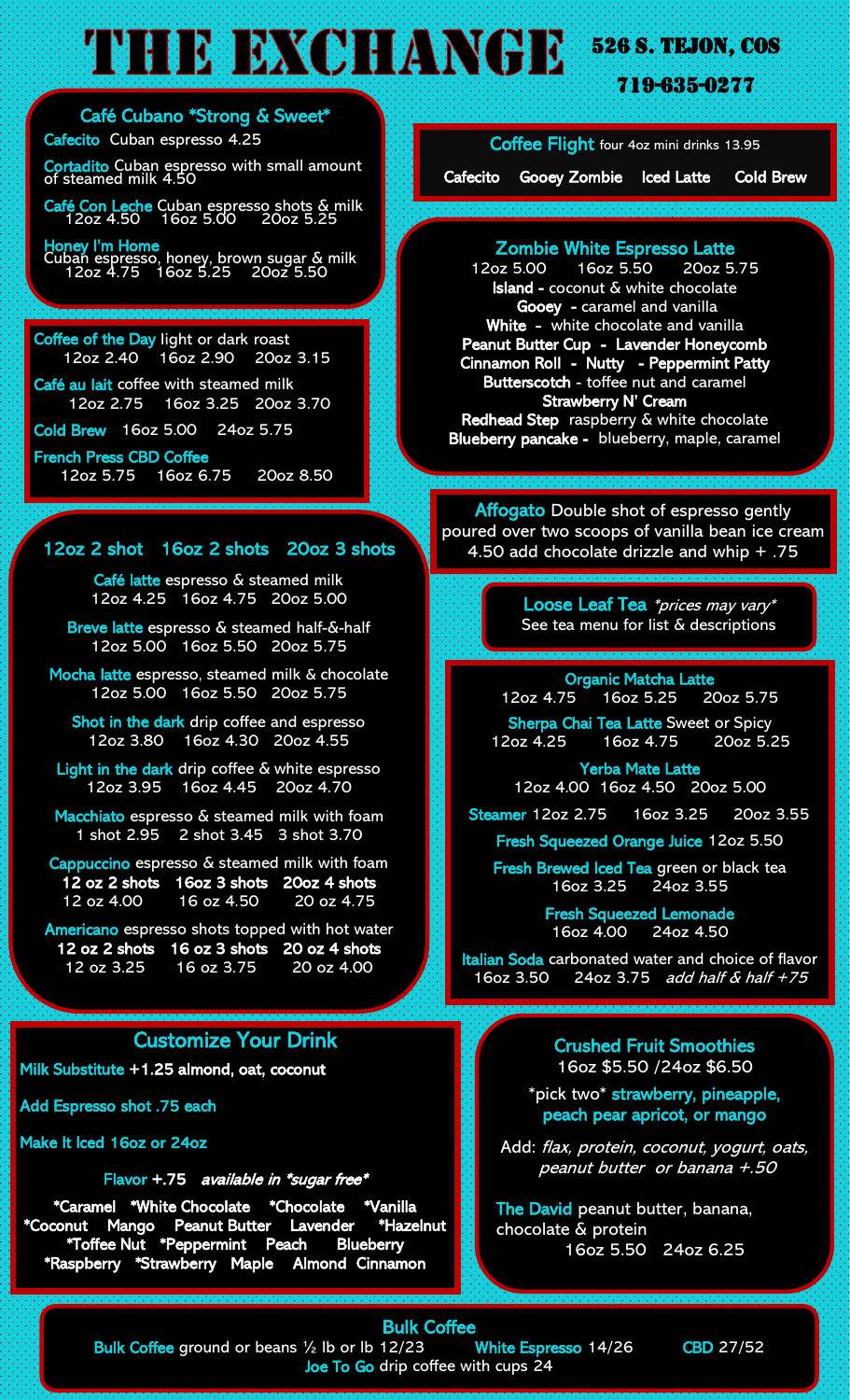# THE BXCHANGE

#### Breakfast

Monday – Friday 7am -12pm

Saturday & Sunday 8am - 2pm

## Cheesy Shrimp & Grits 15.50

Our house made creamy cheesy grits topped with shrimp sauteed in a spicy creole sauce

#### El Churrasco 13.50

A traditional Chilean breakfast- seasoned thin top sirloin steak, avocado, tomato, mayo and two over easy eggs on sourdough toast

#### Breakfast Skillet 12.95

Scrambled eggs, diced tomato, red onion, red pepper, potatoes, choice of bacon, ham or sausage. Smothered in green chili and melted cheese and served with sourdough toast Add avocado + 1.50

#### Breakfast Burrito 9.75

Three eggs, melted cheese, diced tomato, red onion, red pepper & choice of bacon, ham, or sausage Smothered in green chili and cheese +1.50 Add avocado + 1.50

#### Loaded Chorizo Burrito 12.95

Two eggs, melted cheese, house made chorizo mix, potatoes and smothered in green chili (chorizo sauteed low and slow with peppers & onions) Add avocado + 1.50

#### Super Bacon Sandwich 13.50

Too much bacon- said no one ever! Double stacked bacon, mixed greens, tomato, avocado, mayo and an over easy egg on a croissant

#### **Breakfast Plate 9.50**

Three scrambled eggs with melted Swiss American cheese, choice of bacon, ham or sausage and half an orange

Add toast or croissant + 1.50 Substitute fried eggs +.75 Add avocado + 1.50 Add diced potatoes + 1.95

#### Mama Donna 7.95

Two eggs with melted Swiss American cheese, diced tomato, red onion, red pepper, sliced avocado and choice of bacon, ham or sausage on a croissant

#### **Breakfast Sandwich 6.95**

Two eggs, melted Swiss American cheese and choice of bacon, ham or sausage on a croissant

 Substitute croissant for bagel +1.25 Add avocado +1.50 Sub gluten free bread or gluten free bagel +1.75

#### \* Parfait Extraordinaire 6.95

Greek yogurt, layered with homemade granola, banana and drizzled with honey

## Tostada Cubano 3.75

Pressed, toasted and crunchy buttered Cuban bread

### V Vegan Breakfast Burrito 12.95

Two home-made vegan eggs, vegan mozzarella, potatoes, diced tomato, red onion, and red pepper Smothered in green chili & cheese +1.50 Add avocado + 1.50

526 S. Tejon, COS

719-635-0277

#### V Vegan Breakfast Scramble 13.50

Tofu scramble, vegan shredded cheese, tomato, red onion, red pepper, potatoes and homemade vegan green chili served with sourdough toast Add avocado + 1.50

#### Local Bagels By: Old World Bagel & Deli

Plain - Everything Sun Dried Tomato - Cheddar Plain Gluten Free (+1.95)

Toasted Bagel & Cream Cheese 5.95 Homemade jam 1.00 Sub veggie cream cheese 1.25

#### Special Bagel Platters

\*East Coast Bagel & Lox Platter 16.95 Salt-sugar brined & cold smoked salmon, cucumber, tomato, red onion, capers, cream cheese and your choice of bagel

\*Open-Faced Veggie Bagel 9.95 Cream cheese, tomato, red onion, Mixed greens, and cucumber Sub homemade Israeli hummus +1.25 Sub veggie cream cheese +1.25

*V- VEGAN Can be made GLUTEN FREE*

**Our shop offers products with gluten, peanuts, tree nuts, soy, milk, eggs and wheat while we take steps to minimize the risk of cross contamination. We cannot guarantee that any of our products are safe to consume for ones with these related allergies. Consuming raw or undercooked meats, poultry, seafood, shellfish, or eggs may increase your risk of food borne illness**